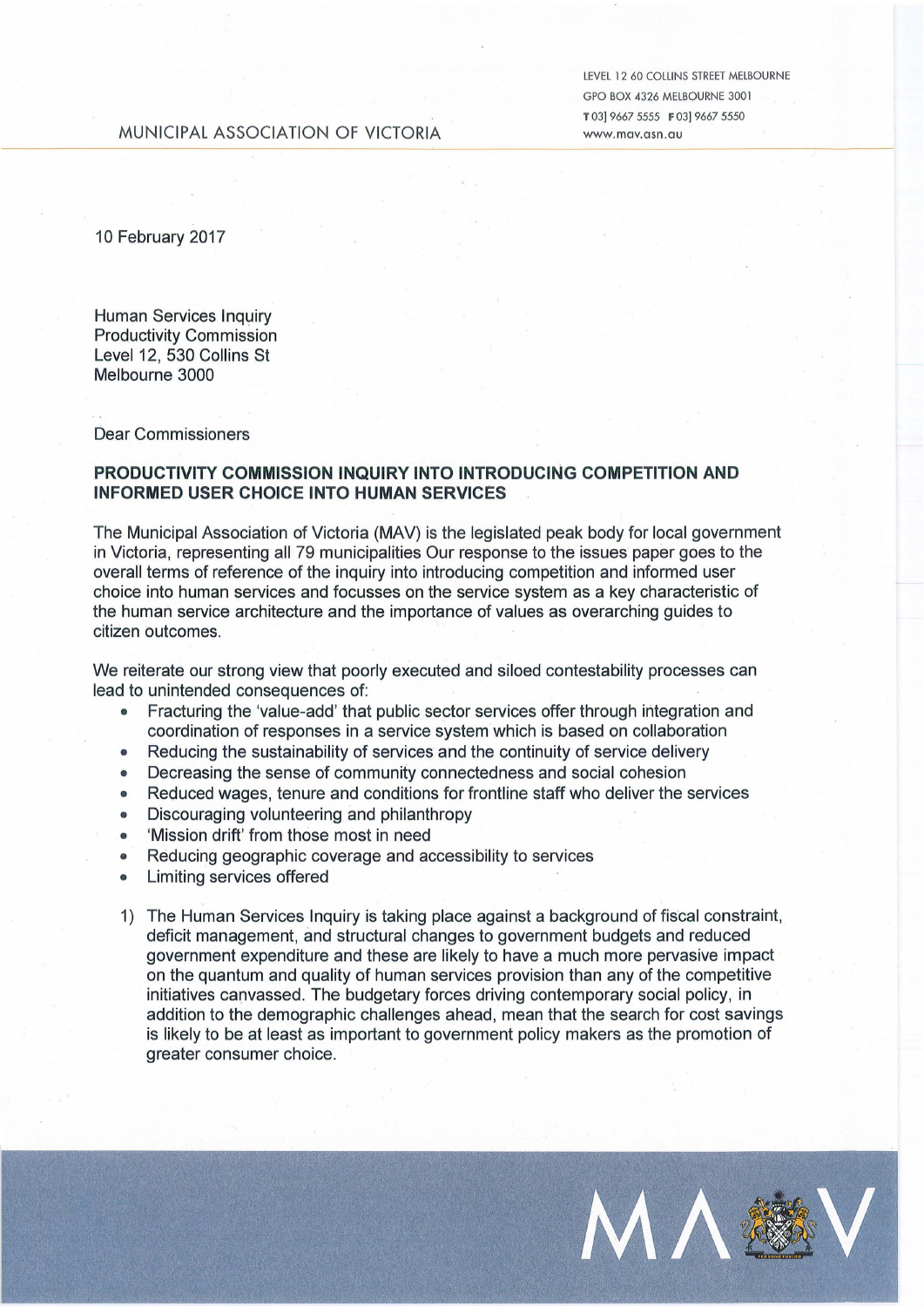- 2) The market analogue in its traditional formulation fails in community services and requires substantial modification to make any sense, or to be capable of being, even partially, realised in practice. At best it will be a quasi-market. The nearest practical approximates to a market in the orthodox sense in community services are managed markets, where the "invisible hand" of classical economic theory is replaced by the very obvious hand of government aimed at, among other things, directly influencing distributional and service quality outcomes.
- 3) Promoting user choice is a centrepiece of the background to the Inquiry and this is a laudable policy goal. While the value of "improving consumer choice" is, at a philosophical level incontestable, the practical achievement of it in an area such as community services is much more complicated. In the provision of community services, for a range of reasons, the concept of choice will inevitably be circumscribed. These are listed below:
	- The notion of choice in human services is often a heavily modified one. From the individual consumer's perspective, where as a result of incapacity, or disadvantage it can consist of choice by proxy (involving for example other members of the family), or what has been described as "mediated choice". This is a constraint on choice that has little to do with a lack of service options, or alternatives. However, another dimension of choice failure in community services is the absence of a repertoire of broadly similar services from which to choose. Historically this is the result of funding, cost and resource efficiency factors. Importantly there is no evidence that this funding brake on consumer choice will change in the short to medium-term.
	- The challenges of achieving greater consumer choice in community services, as the UK Experience illustrates, are magnified for disadvantaged groups and for consumers in regional and rural areas. In part this is because the operation of market failure, which undermines the efficacy of competition and market forces in community services generally, is more widespread and difficult to address in these localities and amongst consumers with complex problems. Geographical location and scale, as well as the dimensions and "technology" of the service in question will impact on the attractiveness, or otherwise, of particular community services "markets" to different providers.
	- "Informed choice" in the personal and often multi-faceted interventions of community services is difficult to obtain as the field is characterised by high levels of information asymmetry. At an individual agency level, as well as across an aggregated service system, consumers experience significant knowledge deficits. The existence of advocacy and brokerage agencies to neutralise the information disadvantages experienced by community services consumers is reliant upon government funding, which in itself has become increasingly rationed and scarce under constrained budgetary processes.
	- The extent to which choice is of primary importance to many consumers of community services is arguable: service quality, timeliness, reliability, stability, continuity and cost are likely to be least equally relevant. Trust in the provider is also frequently cited by community members in their preference to utilise local government services, for example.
	- In any case, choice should not be the only, or even lead, policy driver in community services: service quality, the scope for individual agency and participation in decision-making, an integrated and easily negotiable service system, and service models that are locally referenced, that actively address disadvantage and identify changing social needs, as well as build community cohesion and community capacity, are integral to the functioning of an effective community services system.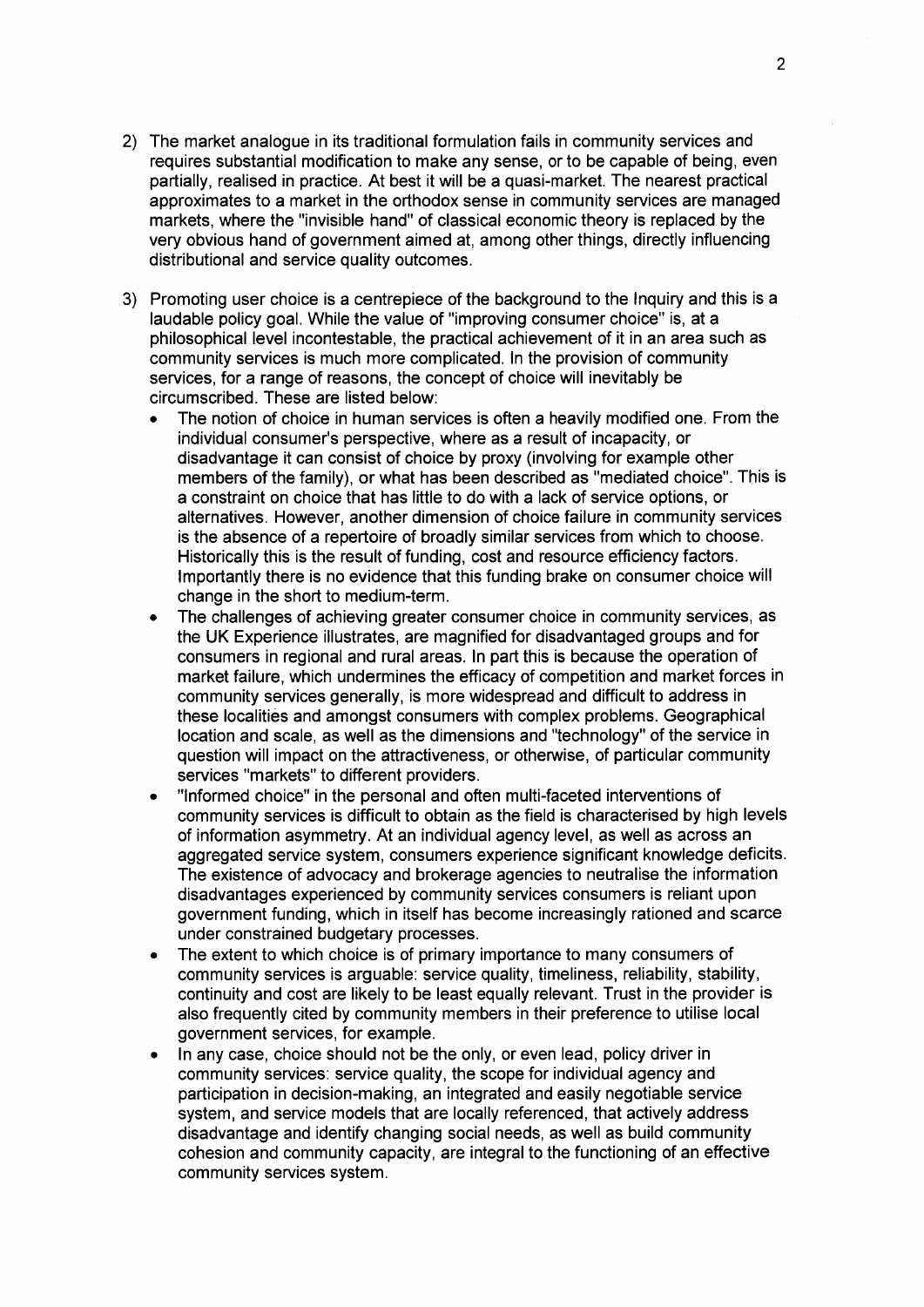4) In practice, contestability can be driven by budgetary objectives as much as those aimed at creating consumer choice and service diversity. Human resources represent the major cost of production in community services and one instrument of cost-cutting, commonly used in Australia and overseas in the past, is that involving changes to the working conditions of staff employed to deliver community services programs.

This in turn can have a negative impact on the service packages and/or service quality received by consumers:

"The quality of a service is critically dependent on the personal and professional skills of staff and the relationships they develop with users, and thus significantly reducing the number or quality of staff or the time that they spend with clients can fundamentally alter the nature of the service that is provided." Davidson in King & Meagher eds. (2009) p. 48 <sup>1</sup>

Rather than contestability leading to more choice and better tailored services it can, in the worst circumstances, lead to the reverse. The cost imperative, can have attendant consequences for the staffing of human services (instances leading to higher client-staff ratios).

- 5) At a day-to-day, operational level cooperation fuels the planning, coordination and delivery of community services; and it will remain at least as important as competition in the design and delivery of human services into the future. In any extension of competition principles to community services, measures will need to be adopted to ensure that cooperation remains at the forefront of local service delivery systems and inter-agency relationships.
- 6) "Capacity constraints" in community services are endemic rather than episodic, rationing and ever-tighter targeting are characteristics of the field and the constant battle for resources in community services limits service development, experimentation and innovation.
- 7) The transaction costs associated with the separation of funding, regulation, commissioning and service delivery, as well as with the management of information flows and the coordination and monitoring of a more diverse and changeable service system, third party regulation and new licensing and commissioning systems will incur considerable administrative costs. Additional claims on the budgets of governments will be required if the interests of vulnerable consumers are to be adequately protected.
- 8) Government service providers constitute a program delivery alternative, a mixed economy comparator and, where relevant, a best practice exemplar. If choice is to be at the forefront, then consumers should be able to choose government-provided services where desired. Government services can be perceived as more

<sup>&</sup>lt;sup>1</sup> 1 Bob Davidson, "Contestability in Human Services Markets", Journal of Australian Political Economy, No. 68, Summer 2011/12, 213-239.

<sup>2</sup> Bob Davidson, "For-profit organisations in managed markets for human services", in Debra King & Gabrielle Meagher eds., 2009, Paid Care in Australia: Politics, Profits, Practices, Sydney University Press, Sydney NSW.